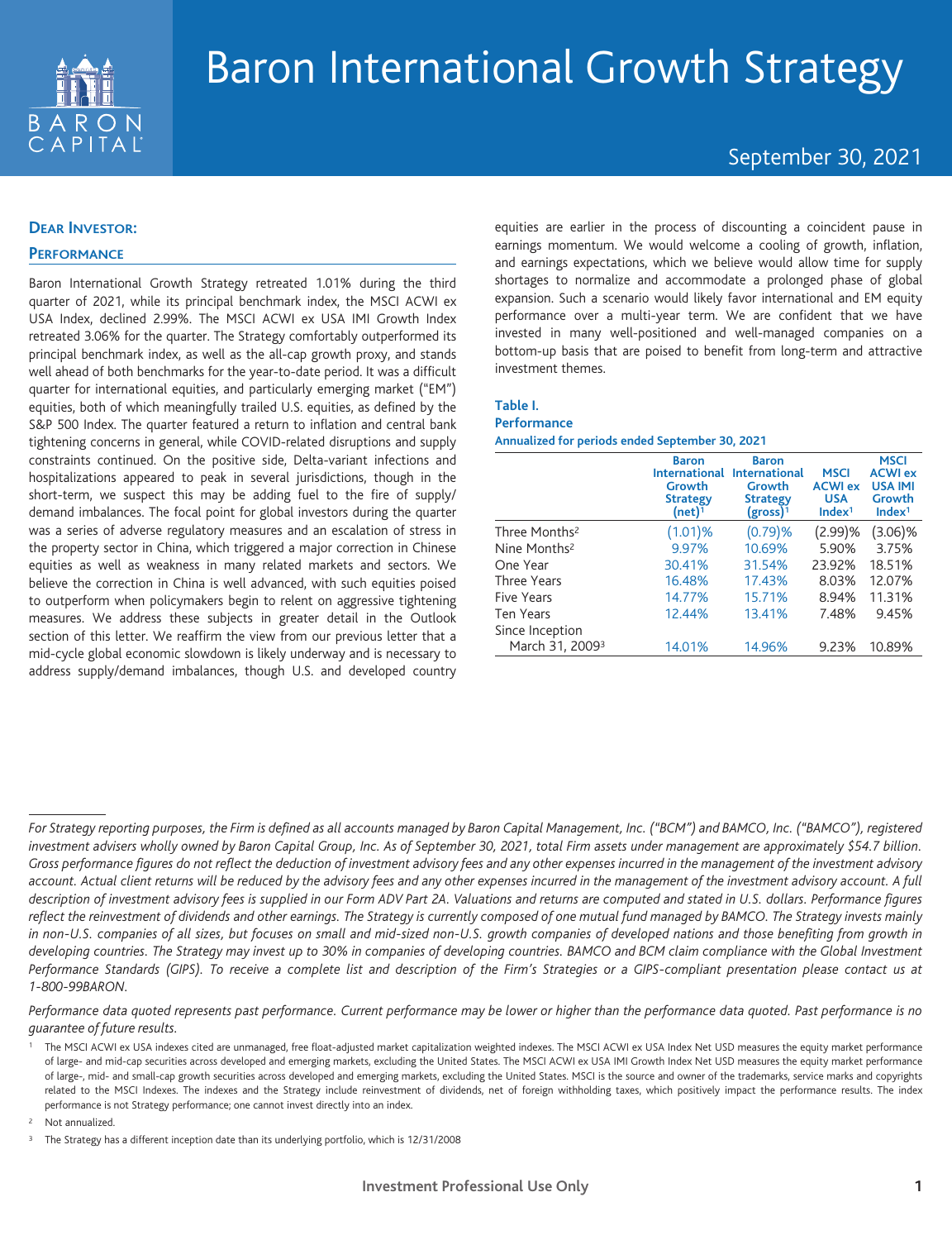For the third quarter of 2021, we outperformed our primary benchmark, the MSCI ACWI ex USA Index, as well as the all-cap international growth proxy. Within the international markets landscape, third quarter trends were marked with increased volatility, primarily driven by China's growing regulatory scrutiny over its technology, education, health care, and property sectors. Solvency concerns relating to China Evergrande Group, a large Chinese conglomerate and property developer, also weighed on markets. China's energy supply shortages and COVID-related supply chain disruptions also contributed to increased uncertainty. We are pleased with our recent performance, which reflects the active risk management element of our process. From a sector perspective, strong stock selection in Communications Services, driven by our digitization-related investments (**S4 Capital plc**, **Future plc**, and **Vivendi SA**) powered a solid majority of relative outperformance. The Real Estate sector, led by our long-held investment in **Godrej Properties Limited**, India's leading residential real estate developer, also contributed meaningfully. Finally, Indian non-bank financial company **Bajaj Finance Limited** was mostly responsible for favorable stock selection in the Financials sector. Offsetting a portion of the above was adverse stock selection effect in the Information Technology sector, most notably driven by a decline in **Wix.com Ltd.** resulting from a slowdown in new customer additions as COVID tailwinds abated, and **StoneCo Ltd.** after the company disclosed unexpected asset-quality issues in its credit business, which triggered loss provisions and a temporary halt in new loans.

From a country perspective, positive allocation effect together with strong stock selection in the U.K. and India, led by the above-mentioned investments, contributed the most to relative performance during the quarter. Our overweight exposure, along with weak stock selection effect, in Brazil was the largest detractor from relative performance during the period. Adverse stock selection in China, Israel, Sweden, Germany, and Korea also negatively impacted relative results.

## **Table II.**

**Top contributors to performance for the quarter ended September 30, 2021**

|                           | Percent<br><b>Impact</b> |
|---------------------------|--------------------------|
| S4 Capital plc            | 0.67%                    |
| Godrej Properties Limited | 0.44                     |
| Bajaj Finance Limited     | 0.41                     |
| Future plc                | 0.41                     |
| Endava plc                | 0.31                     |

**S4 Capital plc** is a global marketing services business founded by Sir Martin Sorrell, the founder and former CEO of WPP, the largest ad agency in the world. S4 encompasses creative production firm MediaMonks and datadriven media consultancy MightyHive. Shares of S4 were up on recovering global ad spend, continued M&A, and increasing investor awareness. We believe S4 has meaningful potential over the long term to grow revenue at north of 25% annually at high-teens EBITDA margins, benefiting from digital transformation across industries and geographies.

**Godrej Properties Limited** is a leading residential real estate developer in India. Shares rose on market share gains and improving earnings visibility as the worst of COVID-19 in India appears to be over. The real estate sector is also entering an upcycle which should further support long-term growth prospects. We retain conviction due to Godrej's strong brand positioning, best-in-class management team, and solid execution track record. In our

view, Godrej will continue to gain market share and sustain pre-sales growth of 20% or more over the next three to five years.

**Bajaj Finance Limited** is a leading, data-driven, non-bank financial company in India. Share gains were driven by improving earnings visibility and growth prospects as the worst of COVID-19 in India appeared to be over. We retain conviction. The company is well positioned to benefit from growing demand for consumer financial services such as personal and credit card loans, mortgages, and other related products. It benefits from a best-in-class management team, robust long-term growth outlook, and conservative risk management frameworks.

**Future plc** is a special-interest publisher of digital content, magazines, and events with a brand portfolio including TechRadar, PC Gamer, and Gizmodo. Shares of Future were up on tailwinds to e-commerce in Future's largest categories – tech, gaming, music, sports, home, and lifestyle – as well as continued strength in the broader advertising environment. We believe Future can continue to grow both organically and through M&A, with potential to compete meaningfully in the \$150 billion global B2B market with lead generation and business intelligence offerings.

**Endava plc** provides outsourced software development for business customers. Shares increased on quarterly results and guidance that exceeded Street expectations. Following a brief slowdown in the early months of the pandemic, business has fully rebounded and accelerated as clients recognize the need for greater investment in digital transformation. Management expects organic revenue growth to exceed 20%, with upside from accretive acquisitions. We believe Endava will continue gaining share in a large global market for IT services.

#### **Table III.**

**Top detractors from performance for the quarter ended September 30, 2021**

|                                                     | Percent<br><b>Impact</b> |
|-----------------------------------------------------|--------------------------|
| Zai Lab Limited                                     | $-0.59%$                 |
| Alibaba Group Holding Limited                       | $-0.45$                  |
| Korea Shipbuilding & Offshore Engineering Co., Ltd. | $-0.43$                  |
| Wix.com Ltd.                                        | $-0.35$                  |
| StoneCo Ltd.                                        | $-0.30$                  |

**Zai Lab Limited** is a leading biotechnology company helping to modernize the Chinese health care industry. Zai Lab's initial focus centered around in-licensing western medicines for commercialization in China; this has expanded into internal pipeline efforts. Shares fell alongside the broader Chinese equity markets given concerns around regulations the government has enacted in education, technology, and real estate. While we are paying attention to these developments, so far, we think innovative and researchdriven health care companies will not be subject to any draconian rulings.

**Alibaba Group Holding Limited** is the largest retailer and e-commerce company in China. Alibaba operates shopping platforms Taobao and Tmall and owns 33% of Ant Group, which operates Alipay, China's largest thirdparty online payment provider. Shares of Alibaba were down given anticipated regulatory tightening in China that may impact the company's growth and profit potential. Despite the regulatory uncertainty, we retain conviction that Alibaba will benefit from growth in cloud services, logistics, and retail.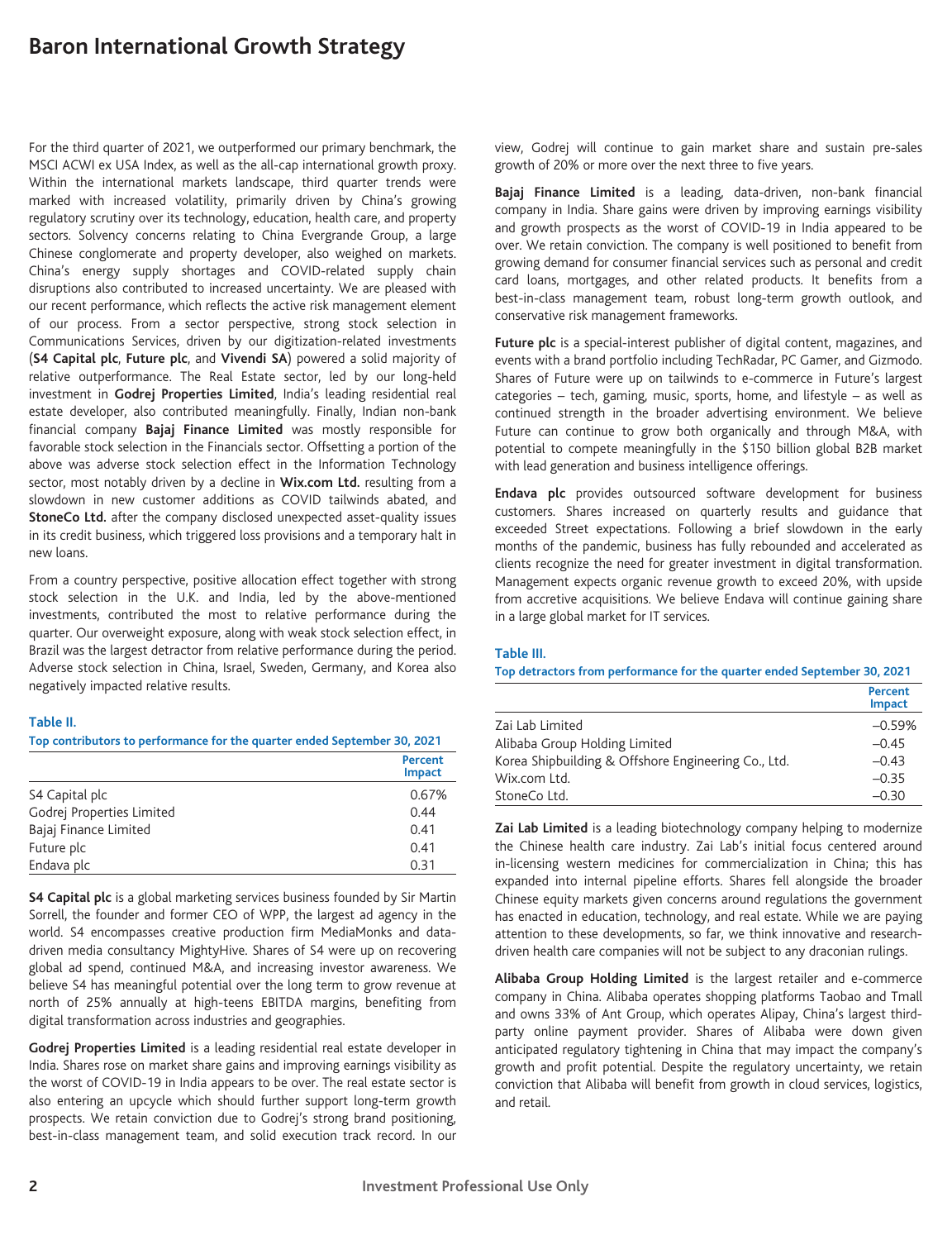**Korea Shipbuilding & Offshore Engineering Co., Ltd.** is the world's largest shipbuilder. Shares fell after the IPO of subsidiary Hyundai Heavy and a widening HoldCo/OpCo discount. We like Korea Shipbuilding's strategy in eco-friendly LNG, ammonia, and hydrogen shipbuilding. We expect tightening maritime carbon emission regulations to drive higher demand for LNG fuel-propelled ships and carbon-free ammonia-fueled ships. The company has technological leadership in LNG dual-fueled ships and will effectively operate as a duopoly after its merger with DSME is completed.

**Wix.com Ltd.** is the leading provider of software that helps microbusinesses build and maintain their websites. Shares of Wix declined after the company reported quarterly results that showed some slowdown in new customer additions as a result of abating positive COVID-19 trends. We retain conviction in Wix's long-term opportunity, as it enables small businesses to transition online in a post-pandemic world.

**StoneCo Ltd.** is a leading Brazilian financial technology company offering merchants payment, software, and e-commerce solutions. Shares declined after it disclosed problems in its credit business that forced it to book large provisions against potential losses and halt origination of new loans. We believe Stone will be able to address these issues and relaunch the product under a better risk-reward framework. We are confident in Stone's ability to penetrate the small-to-medium-sized business market, given its superior technology, customer service, and data insights.

## **PORTFOLIO STRUCTURE**

#### **Table IV.**

**Top 10 holdings as of September 30, 2021 – Developed Countries1**

|                               | <b>Percent of</b><br><b>Net Assets</b> |
|-------------------------------|----------------------------------------|
| Future plc                    | 3.0%                                   |
| S4 Capital plc                | 2.7                                    |
| <b>BNP Paribas S.A.</b>       | 2.3                                    |
| Keyence Corporation           | 2.0                                    |
| Endava plc                    | 1.8                                    |
| argenx SE                     | 1.8                                    |
| <b>Furofins Scientific SF</b> | 1.6                                    |
| Linde plc                     | 1.6                                    |
| Nestle S.A.                   | 1.6                                    |
| Befesa S.A.                   | 1.5                                    |

## **Table V.**

|  |  | Top five holdings as of September 30, 2021 – Emerging Countries <sup>1</sup> |
|--|--|------------------------------------------------------------------------------|
|--|--|------------------------------------------------------------------------------|

|                                 | Percent of<br><b>Net Assets</b> |
|---------------------------------|---------------------------------|
| Bajaj Finance Limited           | 1.9%                            |
| TCS Group Holding PLC           | 1.8                             |
| Novatek PISC                    | 1.7                             |
| <b>Tencent Holdings Limited</b> | 12                              |
| Godrej Properties Limited       | 12                              |

### **Table VI.**

**Percentage of securities in Developed Markets as of September 30, 20211**

|                      | <b>Percent of</b><br><b>Net Assets</b> |
|----------------------|----------------------------------------|
| United Kingdom       | 17.5%                                  |
| Japan                | 9.2                                    |
| France               | 6.7                                    |
| <b>Netherlands</b>   | 5.2                                    |
| Switzerland          | 4.4                                    |
| Germany              | 4.0                                    |
| Spain                | 3.1                                    |
| Israel               | 2.7                                    |
| <b>United States</b> | 2.3                                    |
| Sweden               | 2.1                                    |
| Canada               | 2.0                                    |
| Italy                | 1.0                                    |
| Denmark              | 1.0                                    |
| Hong Kong            | 0.8                                    |
| Australia            | 0.7                                    |
| Norway               | 0.6                                    |

#### **Table VII.**

#### **Percentage of securities in Emerging Markets as of September 30, 20211**

|               | <b>Percent of</b><br><b>Net Assets</b> |
|---------------|----------------------------------------|
| China         | 8.8%                                   |
| India         | 7.5                                    |
| Russia        | 3.9                                    |
| <b>Brazil</b> | 3.0                                    |
| Korea         | 1.1                                    |
| Poland        | 0.8                                    |
| Mexico        | 0.5                                    |

*The tables above do not include the Strategy's exposure to Uruguay (1.1%) because the country falls outside of MSCI's developed/emerging/frontier framework.*

*Exposure by Market Cap:* The Strategy may invest in companies of any market capitalization, and we strive to maintain broad diversification by market cap. At the end of the third quarter of 2021, the Strategy's median market cap was \$14.6 billion. We were invested 60.2% in large- and giant-cap companies, 23.4% in mid-cap companies, and 6.4% in small- and micro-cap companies, as defined by Morningstar, with the remainder in cash.

Portfolio characteristics, top holdings in developed and emerging markets, country and market cap exposures, top net purchases, and top net sales are based on a representative account. Such data may vary for each client in the Strategy due to asset size, market conditions, client guidelines, and diversity of portfolio holdings. The representative account is the account in the Strategy that we believe most closely reflects the current portfolio management style for the Strategy. Representative account data is supplemental information.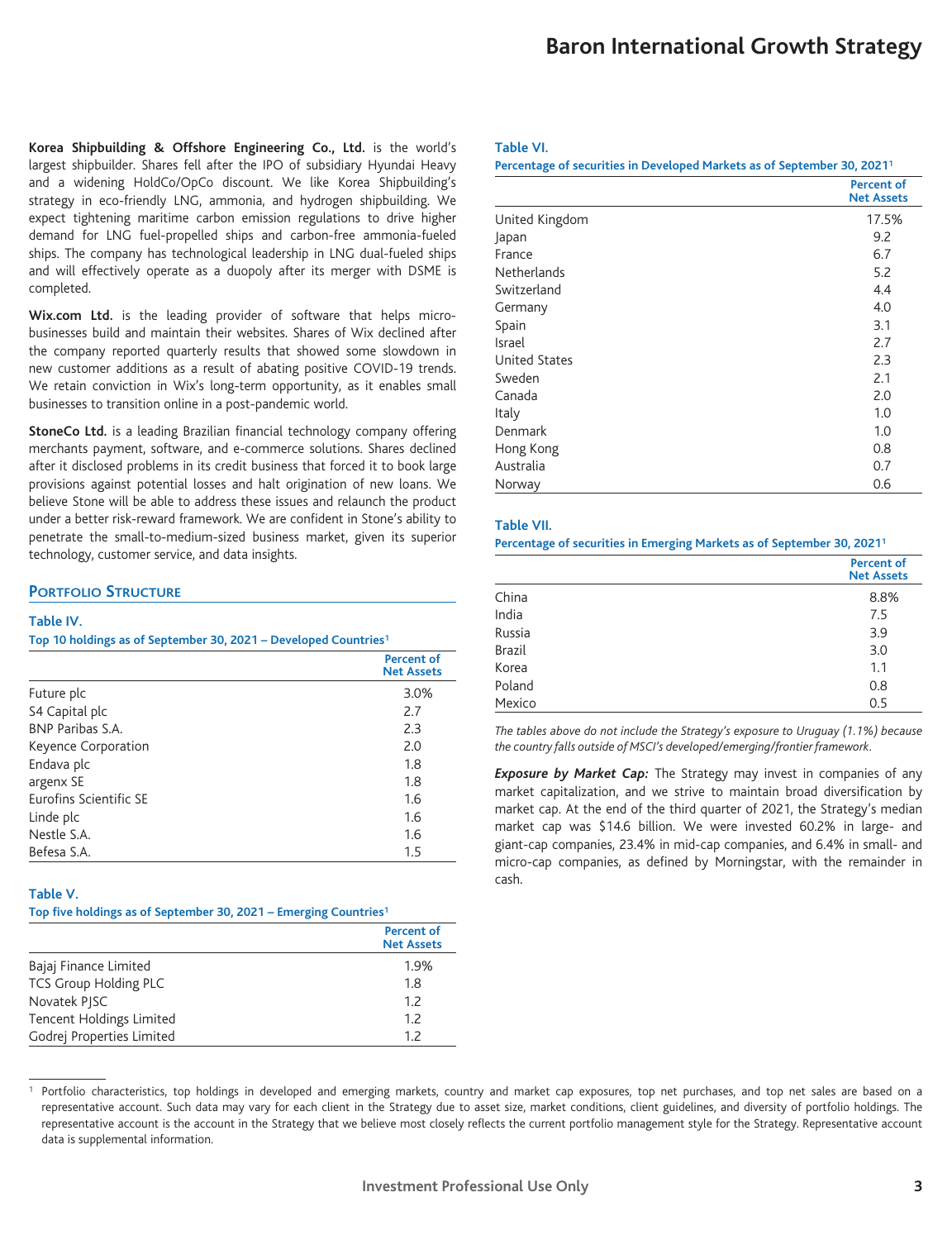## **RECENT ACTIVITY**

During the third quarter of 2021, we added a few new investments while also increasing position sizes in several existing holdings. We initiated a position in **Stevanato Group S.p.A**, a 70-year old company and leading provider of drug containment products, such as vials and syringes, among other products and services. The company serves many of the world's largest pharmaceutical and biotechnology companies. Its products are included in the regulatory filings for the drugs they contain, which results in high switching costs and provides recurring revenue for the life of the drug. We believe Stevanato has a stable growth business that should benefit from product mix shifts toward higher-value, higher-priced, higher-margin products such as EZ Fill (ready-to-fill products provided to customers after they have been washed, sterilized, and depryogenated), Alba (a material that reduces silicon oil particle leaks and delamination), and Nexa (a material that provides high mechanical resistance). In our view, the business can grow sales at high single-digit rates to low double-digit rates with EBITDA margins expanding to the high 20% range over time.

We were also active in adding to our China value-added theme, most notably via a new investment in **Zhejiang Hangzhou Dingli Machinery Co., Ltd.** Dingli is China's largest manufacturer of Aerial Work Platforms ("AWPs") with a roughly 40% market share. An AWP is a mechanical device used to provide temporary flexible access in construction and maintenance and is designed to be operated by a single person. The AWP market is significantly underpenetrated market in China, and, in our view, there is a long-term structural growth opportunity for rising AWP adoption in the country. This is due to increased affordability of AWP rentals as compared to rising labor costs and a growing priority for corporates to focus on worker safety and productivity. China's AWP fleet expanded at a 40% compound rate over the past five years, resulting in greater than 50% AWP equipment sales volume. Dingli is the first mover and largest player in the industry with premium quality products and is the only Chinese manufacturer to successfully compete with foreign brands abroad.

During the quarter, we participated in the IPO of **Mister Spex SE**, a founder-led, German eyewear retailer. The company was founded in 2007 as an online-only seller of sunglasses and has pivoted in recent years to opening physical stores (42 today) in order to shift its mix toward prescription eyewear. European prescription eyewear is a large addressable market (€6 billion in Germany, €23 billion in targeted western European countries) with high gross margins (70% to 90%) served by a fragmented base of independent opticians and chains with low online presence/ capability. These characteristics in other retail categories have historically translated into substantial opportunities for a disruptive, digital-first challenger. Mister Spex is such a challenger, and we expect the company to grow revenue at over 20% per annum at attractive returns on invested capital for several years. Plans to rapidly roll out stores to 250 over the next 5 years will drive profitability through its mix shift to more prescription eyewear sales, which carry higher ASPs and margins, and a gradual increase in own-brand penetration. In our view, Mister Spex's 2% market share in Germany can quintuple in the long run, and early indications regarding its expansion into Austria, Switzerland, and Nordic countries are encouraging.

We also added to several existing positions, notably **Keyence Corporation**, **Nestle S.A.**, **eDreams ODIGEO SA**, **Alibaba Group Holding Limited**, **Midea Group Co., Ltd.**, **InPost S.A.**, **SMS Co., Ltd.**, and **TeamViewer AG**. Based on our goal to increase portfolio concentration and/or due to shifting fundamentals or valuations reaching levels inconsistent with our view of fundamentals, we exited positions in **FANUC Corp.**, **Detsky Mir PJSC**, **Tower Semiconductor Ltd.**, **Itau Unibanco Holding SA**, **Winning Health Technology Group Co., Ltd.**, **Sony Corporation**, **NEXON Co., Ltd.**, **GDS Holdings Limited**, **Kotak Mahindra Bank Ltd.**, **Network International Holdings Ltd.**, and **Hemnet Group AB**.

## **OUTLOOK**

Something happened on the way to the mid-cycle slowdown. As we remarked in our previous letter, "In recent months, bond yields and inflation fever indeed peaked, as an ongoing slowdown in Chinese credit growth, the spread of the Delta variant of COVID-19, and rising conviction that the Fed would not fall too far behind the curve, coalesced to cool both global growth expectations and spiraling commodity prices… These conditions resulted in growth stocks, particularly in the U.S., outperforming during the recent quarter." While the second quarter was characterized by cooling of inflation fever, as we progressed through the third, the peaking of Deltavariant infections coincident with increasing supply bottlenecks in various forms – labor, commodities, materials, oil, natural gas, inventories, and transportation and logistics capacity – remained a challenge and sparked a return to concerns over inflation, rising interest rates, and more aggressive central bank tightening. This round of supply-related concerns has emerged coincident with an apparent economic slowdown, and since we believe it will be difficult and will take some time for central bankers to address these issues, we suspect the correction in global equities that began in early September may have more room to run, particularly among the top-performing equities in the year-to-date period. We believe cost pressures may lead to margin compression for many companies at a time of slowing revenue growth; a tough combination given existing elevated earnings expectations and valuations. We believe some time to allow imbalances to correct would be healthy, and we remain optimistic that a multi-year period of global economic expansion, and a flow of capital from fixed income to equity assets, which favors international and EM markets, remains likely.

From our international perch, the seminal event during the quarter was the manifestation and aggressive discounting of the regulatory and credit tightening China started late in 2020. While the financial media offers no shortage of skeptics on the subject, we believe the policy measures China is undertaking make sense in the context of the stated goal of enhancing the social, political, economic, and financial stability of the country. These measures have been in development for some time and their implementation was delayed by the COVID crisis last year. Given next year's Party Congress, during which President Xi will strive to achieve the rare third term, we believe we are witnessing the peak in tightening as the Party will want to facilitate economic momentum in advance of the Party Congress. While many biased commentators suggest that "China has become un-investible," we strongly disagree. Policy makers are merely shining a light on the divide in China that we have been discussing for some time. We believe recent events illuminate the importance of active stock selection in China and enhance the case for investing in the value-added, intellectual capital-based companies that further China's goal of becoming self-sufficient in strategic sectors such as semiconductors, software, artificial intelligence, electronic vehicles and autonomous driving, biotechnology and innovative health care products and services, and automation and robotics. Then there are the companies that have come under regulatory pressure given their potential long-term threat to China's social, political, and financial stability due to the high cost of education/